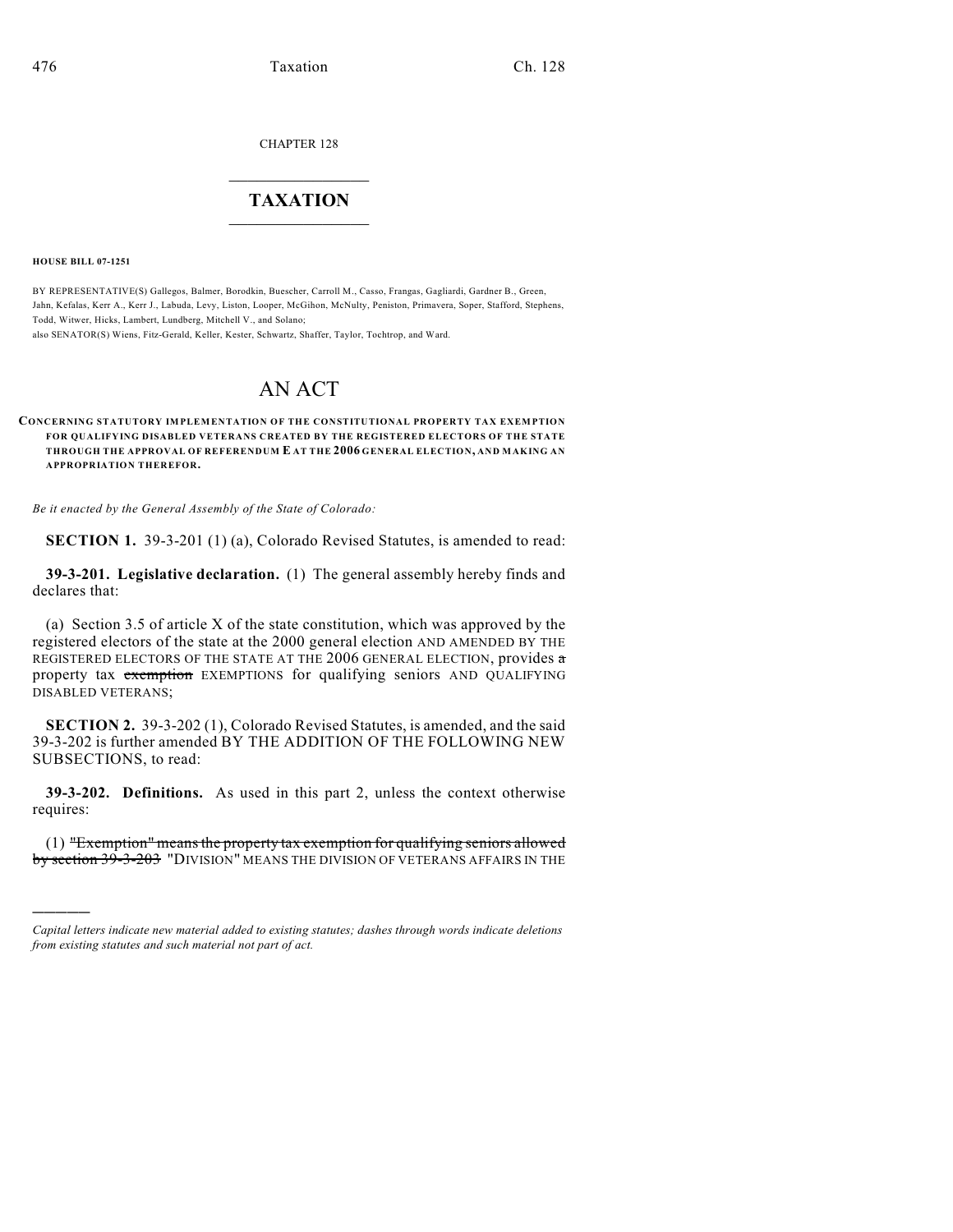DEPARTMENT OF MILITARY AND VETERANS AFFAIRS.

(1.5) "EXEMPTION" MEANS THE PROPERTY TAX EXEMPTIONS FOR QUALIFYING SENIORS AND QUALIFYING DISABLED VETERANS ALLOWED BY SECTION 39-3-203.

(3.5) "QUALIFYING DISABLED VETERAN" MEANS AN INDIVIDUAL WHO HAS SERVED ON ACTIVE DUTY IN THE UNITED STATES ARMED FORCES, INCLUDING A MEMBER OF THE COLORADO NATIONAL GUARD WHO HAS BEEN ORDERED INTO THE ACTIVE MILITARY SERVICE OF THE UNITED STATES, HAS BEEN SEPARATED THEREFROM UNDER HONORABLE CONDITIONS, AND HAS ESTABLISHED A SERVICE-CONNECTED DISABILITY THAT HAS BEEN RATED BY THE UNITED STATES DEPARTMENT OF VETERANS AFFAIRS AS ONE HUNDRED PERCENT PERMANENT AND TOTAL DISABILITY PURSUANT TO A LAW OR REGULATION ADMINISTERED BY THE DEPARTMENT.

**SECTION 3.** The introductory portions to 39-3-203 (1) and (6) (a) and 39-3-203 (2) and (4), Colorado Revised Statutes, are amended, and the said 39-3-203 is further amended BY THE ADDITION OF A NEW SUBSECTION, to read:

**39-3-203. Property tax exemption - qualifications.** (1) For the property tax year commencing January 1, 2002, and for property tax years commencing on or after January 1, 2006, fifty percent of the first two hundred thousand dollars of actual value as of the assessment date of residential real property of an THAT AS OF THE ASSESSMENT DATE IS OWNER-OCCUPIED AND IS USED AS THE PRIMARY RESIDENCE OF THE owner-occupier shall be exempt from taxation, and for property tax years commencing on or after January 1, 2003, but before January 1, 2006, fifty percent of zero dollars of actual value as of the assessment date of residential real property of an THAT AS OF THE ASSESSMENT DATE IS OWNER-OCCUPIED AND IS USED AS THE PRIMARY RESIDENCE OF THE owner-occupier shall be exempt from taxation if:

(1.5) (a) FOR PROPERTY TAX YEARS COMMENCING ON OR AFTER JANUARY 1, 2007, FIFTY PERCENT OF THE FIRST TWO HUNDRED THOUSAND DOLLARS OF ACTUAL VALUE OF RESIDENTIAL REAL PROPERTY THAT AS OF THE ASSESSMENT DATE IS OWNER-OCCUPIED AND IS USED AS THE PRIMARY RESIDENCE OF AN OWNER-OCCUPIER WHO IS A QUALIFYING DISABLED VETERAN SHALL BE EXEMPT FROM TAXATION IF:

(I) THE OWNER-OCCUPIER HAS COMPLETED AND FILED AN EXEMPTION APPLICATION IN THE MANNER REQUIRED BY SECTION 39-3-205; AND

(II) THE CIRCUMSTANCES THAT QUALIFY THE PROPERTY FOR THE EXEMPTION HAVE NOT CHANGED SINCE THE FILING OF THE APPLICATION.

(b) UNDER NO CIRCUMSTANCES SHALL AN EXEMPTION BE ALLOWED FOR PROPERTY TAXES ASSESSED DURING ANY PROPERTY TAX YEAR PRIOR TO THE YEAR FOR WHICH AN OWNER-OCCUPIER FIRST FILES AN EXEMPTION APPLICATION.

(2) Notwithstanding the provisions of paragraph (a) of subsection (1) AND SUBSECTION (1.5) of this section, if ownership of residential real property that qualified for an exemption as of the assessment date changes after the assessment date, an exemption shall be allowed only if an owner-occupier whose status as an owner-occupier qualified the property for the exemption has filed an exemption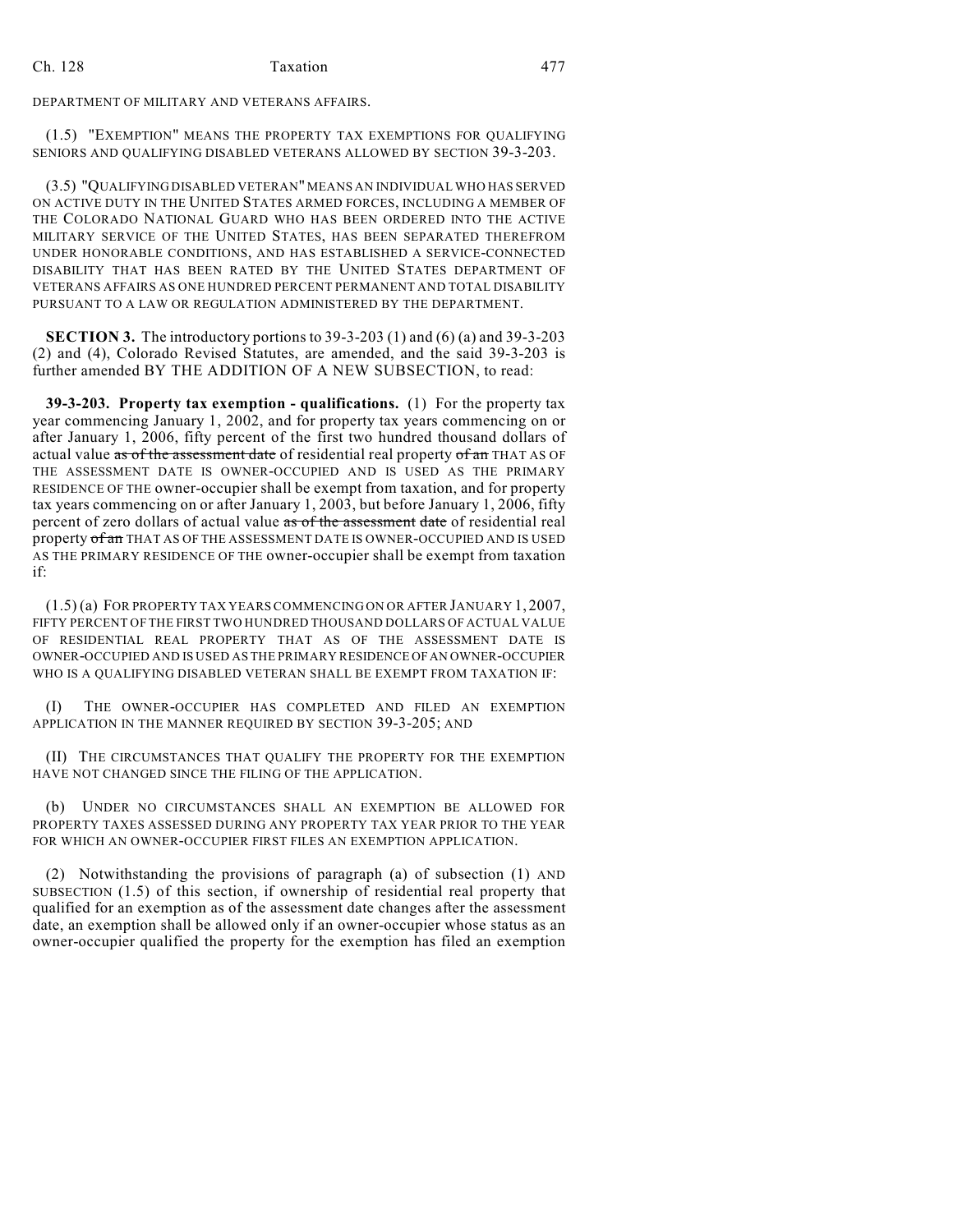application by the deadline for filing exemption applications specified in section 39-3-205 (1).

(4) No more than one exemption per property tax year shall be allowed for a single dwelling unit of residential real property, regardless of how many owner-occupiers use the dwelling unit as their primary residence OR WHETHER ONE OR MORE OWNER-OCCUPIERS QUALIFY FOR EXEMPTIONS UNDER BOTH SUBSECTIONS (1) AND (1.5) OF THIS SECTION. The full amount of the exemption allowed by subsection (1) OR  $(1.5)$  of this section shall be allowed with respect to any single dwelling unit of residential real property so long as any owner-occupier of the dwelling unit satisfies the requirements of subsection (1) OR (1.5) of this section and the fact that any other person who does not satisfy said requirements is also an owner of record of the dwelling unit shall not affect the amount of the exemption.

(6) (a) Notwithstanding the ten-year occupancy requirement set forth in subparagraph (I) of paragraph (a) of subsection (1) of this section, an owner-occupier who has not actually owned and occupied residential real property for which the owner-occupier has claimed an exemption UNDER SAID SUBSECTION (1) for the ten years preceding the assessment date shall be deemed to have met the ten-year requirement and shall be allowed an exemption UNDER SAID SUBSECTION (1) with respect to the property if:

**SECTION 4.** 39-3-204, Colorado Revised Statutes, is amended to read:

**39-3-204. Notice of property tax exemption.** No later than May 1, 2002, and no later than each May 1 thereafter, each assessor shall mail to each residential real property address in the assessor's county notice of the exemption allowed by section 39-3-203 SECTION 39-3-203 (1). NO LATER THAN MAY 1, 2008, AND NO LATER THAN EACH MAY 1 THEREAFTER, EACH ASSESSOR ALSO SHALL MAIL TO EACH RESIDENTIAL PROPERTY ADDRESS IN THE ASSESSOR'S COUNTY NOTICE OF THE EXEMPTION ALLOWED BY SECTION 39-3-203 (1.5). NO LATER THAN MAY 1, 2007, THE DIVISION SHALL MAIL TO THE RESIDENTIAL PROPERTY ADDRESS OF EACH PERSON RESIDING IN THE STATE WHO THE DIVISION BELIEVES IS A QUALIFYING DISABLED VETERAN NOTICE OF THE EXEMPTION ALLOWED BY SECTION 39-3-203 (1.5) FOR THE 2007 PROPERTY TAX YEAR. HOWEVER, THE SENDING OF NOTICE TO A PERSON BY THE DIVISION DOES NOT CONSTITUTE A DETERMINATION BY THE DIVISION THAT THE PERSON SENT NOTICE IS ENTITLED TO AN EXEMPTION. The notice shall be in a form prescribed by the administrator, WHO SHALL CONSULT WITH THE DIVISION BEFORE PRESCRIBING THE FORM OF THE NOTICE OF THE EXEMPTION ALLOWED BY SECTION 39-3-203 (1.5), and shall include a statement of the eligibility criteria for the exemption EXEMPTIONS and instructions for obtaining an exemption application. To reduce mailing costs, an assessor may coordinate with the treasurer of the same county to include the notice with the tax statement for the previous property tax year mailed pursuant to section  $39-10-103$  or may include the notice with the notice of valuation mailed pursuant to section 39-5-121 (1) (a).

**SECTION 5.** 39-3-205 (1), the introductory portion to 39-3-205 (2) (a), and 39-3-205 (4), Colorado Revised Statutes, are amended, and the said 39-3-205 is further amended BY THE ADDITION OF A NEW SUBSECTION, to read:

**39-3-205. Exemption applications - penalty for providing false information**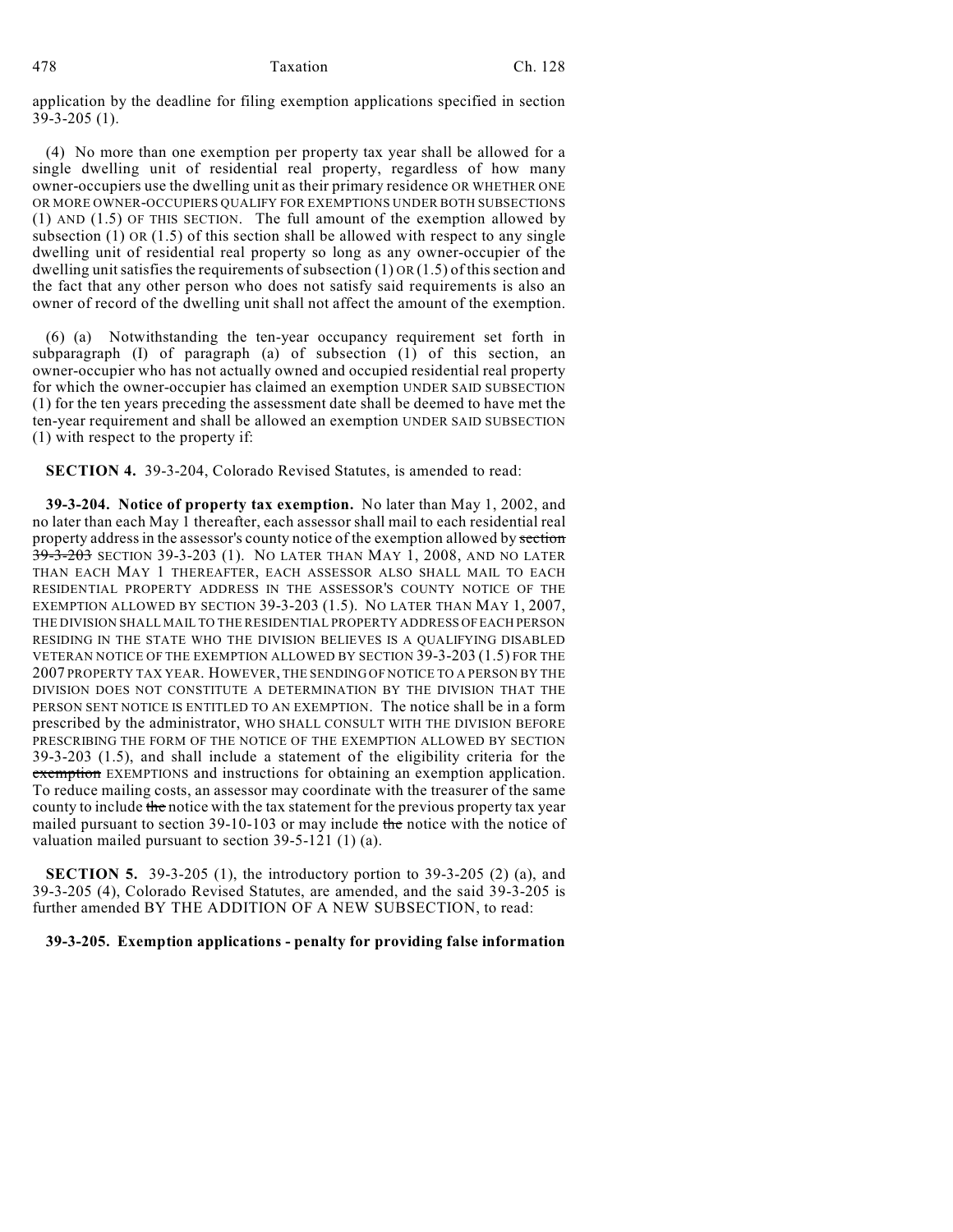### Ch. 128 Taxation 479

**- confidentiality.** (1) (a) To claim the exemption allowed by section  $39-3-203$ 39-3-203 (1), an individual shall file with the assessor a completed exemption application no later than July 15 of the first property tax year for which the exemption is claimed. An application returned by mail shall be deemed filed on the date it is postmarked.

(b) TO CLAIM THE EXEMPTION ALLOWED BY SECTION 39-3-203 (1.5), AN INDIVIDUAL SHALL FILE WITH THE DIVISION A COMPLETED EXEMPTION APPLICATION NO LATER THAN JULY 1 OF THE FIRST PROPERTY TAX YEAR FOR WHICH THE EXEMPTION IS CLAIMED. AN APPLICATION RETURNED BY MAIL SHALL BE DEEMED FILED ON THE DATE IT IS POSTMARKED.

(2) (a) An exemption application shall be a form prescribed by the administrator, WHO SHALL CONSULT WITH THE DIVISION BEFORE PRESCRIBING THE FORM OF THE APPLICATION FOR THE EXEMPTION ALLOWED BY SECTION 39-3-203 (1.5), and shall require an applicant to provide the following information:

(2.5) FOR THE PURPOSE OF VERIFYING THE ELIGIBILITY OF EACH APPLICANT FOR THE EXEMPTION ALLOWED TO QUALIFYING DISABLED VETERANS UNDER SECTION 39-3-203 (1.5) EFFICIENTLY AND WITH MINIMAL INCONVENIENCE TO EACH APPLICANT, THE DIVISION SHALL DETERMINE WHETHER AN APPLICANT FOR THE EXEMPTION IS A QUALIFYING DISABLED VETERAN. WITH RESPECT TO ANY APPLICATION TIMELY FILED BY JULY 1 PURSUANT TO PARAGRAPH (b) OF SUBSECTION (1) OF THIS SECTION, THE DIVISION SHALL, IF POSSIBLE, DETERMINE WHETHER THE APPLICANT IS A QUALIFYING DISABLED VETERAN AND SEND NOTICE OF ITS DETERMINATION TO THE APPLICANT ON OR BEFORE THE IMMEDIATELY SUCCEEDING AUGUST 1. IF THE DIVISION DETERMINES THAT THE APPLICANT IS A QUALIFYING DISABLED VETERAN, IT SHALL ALSO SEND NOTICE OF ITS DETERMINATION AND AN EDITED COPY OF THE EXEMPTION APPLICATION FROM WHICH THE DIVISION HAS REMOVED OR PERMANENTLY OBSCURED THE FIRST FIVE DIGITS OF THE SOCIAL SECURITY NUMBERS OF THE APPLICANT AND OF EVERY OTHER INDIVIDUAL WHO OCCUPIES AS HIS OR HER PRIMARY RESIDENCE THE RESIDENTIAL REAL PROPERTY FOR WHICH THE APPLICANT HAS CLAIMED THE EXEMPTION TO THE ASSESSOR FOR THE COUNTY WHERE THE PROPERTY IS LOCATED. IF THE DIVISION IS UNABLE TO DETERMINE WHETHER THE APPLICANT IS A QUALIFYING DISABLED VETERAN ON OR BEFORE SAID AUGUST 1, IT SHALL SEND PRELIMINARY NOTICE TO BOTH THE APPLICANT AND THE ASSESSOR THAT ITS DETERMINATION IS PENDING AND SHALL FOLLOW UP THE PRELIMINARY NOTICE BY SENDING FINAL NOTICE OF ITS ULTIMATE DETERMINATION TO THE APPLICANT AND, TOGETHER WITH AN EDITED COPY OF THE EXEMPTION APPLICATION FROM WHICH THE DIVISION HAS REMOVED OR PERMANENTLY OBSCURED THE FIRST FIVE DIGITS OF THE SOCIAL SECURITY NUMBERS OF THE APPLICANT AND OF EVERY OTHER INDIVIDUAL WHO OCCUPIES AS HIS OR HER PRIMARY RESIDENCE THE RESIDENTIAL REAL PROPERTY FOR WHICH THE APPLICANT HAS CLAIMED THE EXEMPTION, TO THE ASSESSOR AS SOON AS POSSIBLE THEREAFTER.

(4) (a) Completed exemption applications shall be kept confidential; except that:

(I) (A) An assessor OR THE DIVISION may release statistical compilations or informational summaries of any information contained in exemption applications and shall provide a copy of an exemption application to the applicant who returned the application, the treasurer of the same county AS THE ASSESSOR, the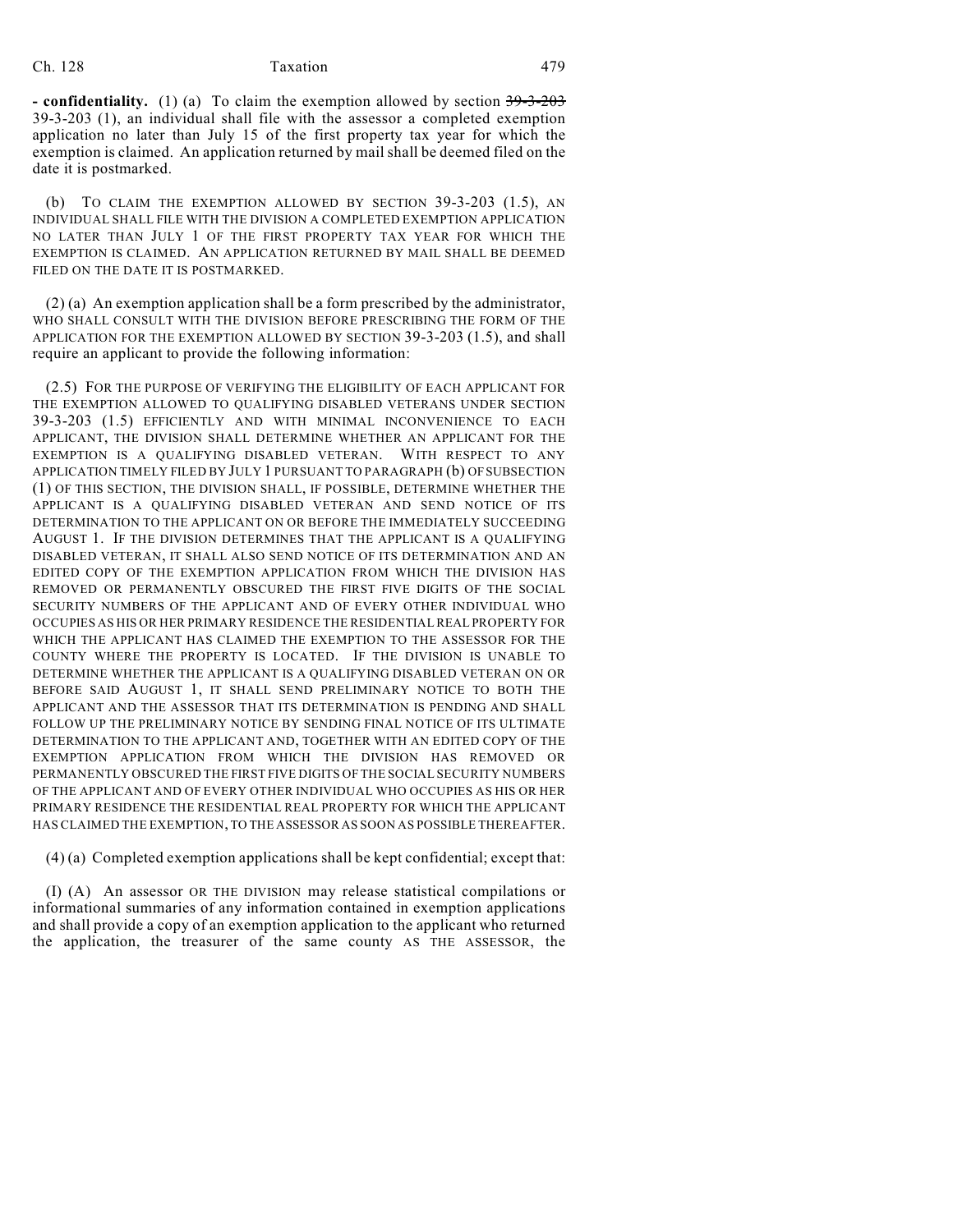administrator, the state treasurer, or the state auditor upon request or as otherwise required by this part 2.

(B) An assessor OR THE DIVISION may introduce a copy of an exemption application as evidence in any administrative hearing or legal proceeding in which the accuracy or veracity of the exemption application is at issue so long as the applicant's social security number is not NEITHER THE APPLICANT'S SOCIAL SECURITY NUMBER, NOR ANY OTHER SOCIAL SECURITY NUMBER SET FORTH IN THE APPLICATION ARE divulged.

(II) A treasurer, the administrator, the state treasurer, or the state auditor shall keep confidential each individual exemption application that it may receive from an assessor OR THE DIVISION but may release statistical compilations or informational summaries of any information contained in exemption applications and may introduce a copy of an exemption application as evidence in any administrative hearing or legal proceeding in which the accuracy or veracity of the exemption application is at issue so long as the applicant's social security number is not NEITHER THE APPLICANT'S SOCIAL SECURITY NUMBER, NOR ANY OTHER SOCIAL SECURITY NUMBER SET FORTH IN THE APPLICATION ARE divulged.

(b) Notwithstanding the provisions of paragraph (a) of this subsection (4), an assessor, THE DIVISION, a treasurer, the administrator, the state treasurer, or the state auditor shall not give any other person any listing of individuals who have applied for an exemption or any other information that would enable a person to easily assemble a mailing list of individuals who have applied for an exemption.

**SECTION 6.** 39-3-206 (1), (2) (a), and (2) (a.5), Colorado Revised Statutes, are amended, and the said 39-3-206 is further amended BY THE ADDITION OF A NEW SUBSECTION, to read:

**39-3-206. Notice to individuals returning incomplete or nonqualifying exemption applications - denial of exemption - administrative remedies.** (1) (a) Except as otherwise provided in paragraph (a.5) of subsection (2) of this section, an assessor shall only grant an THE exemption ALLOWED TO QUALIFYING SENIORS UNDER SECTION 39-3-203 (1) to an applicant who has timely returned an exemption application in accordance with section  $39-3-205$  (1)  $(3)$  a) that establishes that the applicant is entitled to the exemption.

(b) If the information provided on or with an exemption application FOR THE EXEMPTION ALLOWED TO QUALIFYING SENIORS UNDER SECTION 39-3-203 (1) indicates that the applicant is not entitled to the exemption, or is insufficient to allow the assessor to determine whether or not the applicant is entitled to the exemption, the assessor shall deny the application and mail to the applicant a statement providing the reasons for the denial and informing the applicant of the applicant's right to contest the denial pursuant to subsection (2) of this section. The assessor shall mail the statement no later than August 15 of the property tax year for which the exemption application was filed.

(1.5) (a) EXCEPT AS OTHERWISE PROVIDED IN PARAGRAPH (a.7) OF SUBSECTION (2) OF THIS SECTION, THE DIVISION SHALL ONLY ACCEPT AN APPLICATION FOR THE EXEMPTION ALLOWED TO QUALIFYING DISABLED VETERANS UNDER SECTION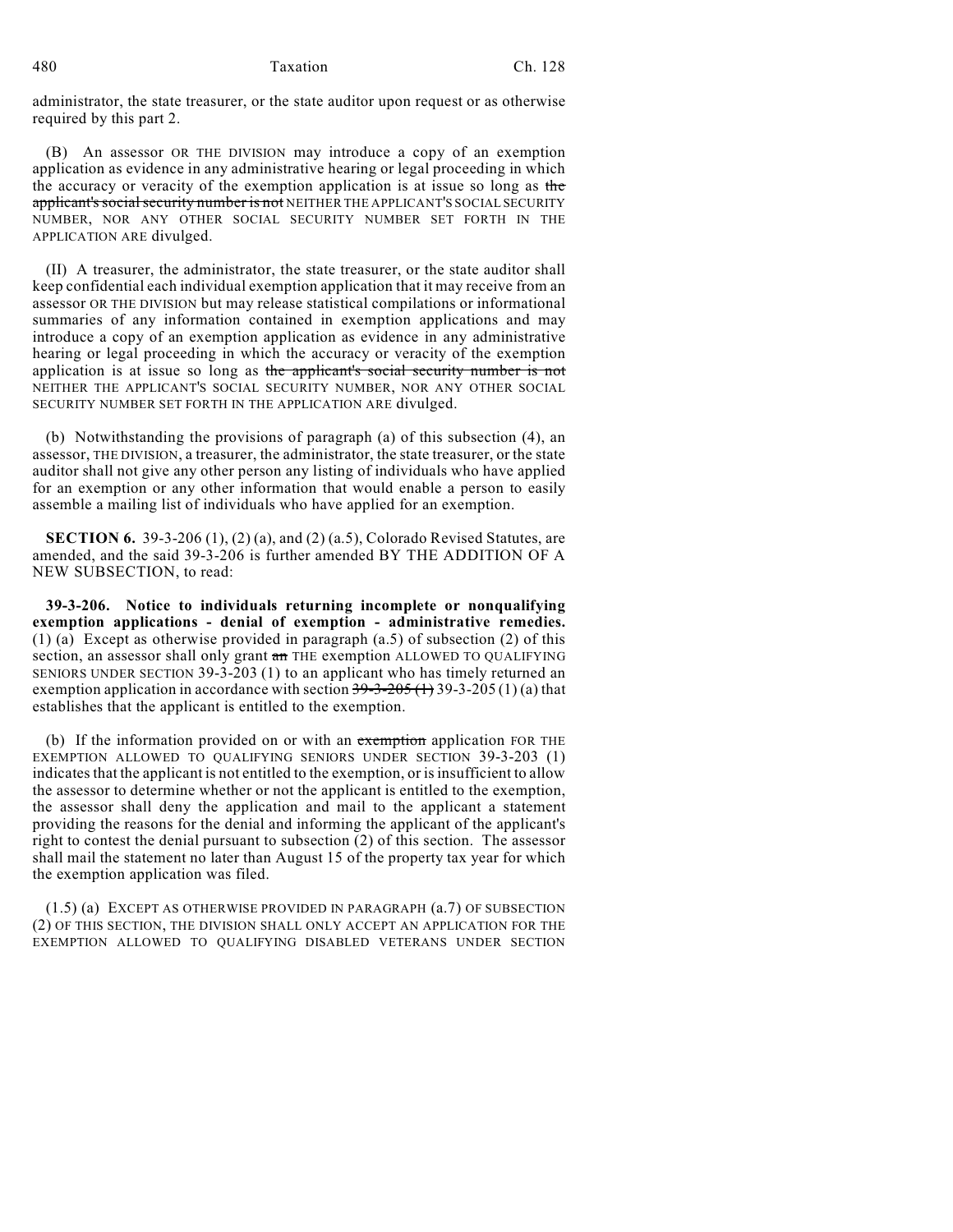## Ch. 128 Taxation 181

39-3-203 (1.5) IF THE APPLICANT TIMELY RETURNED THE EXEMPTION APPLICATION IN ACCORDANCE WITH SECTION 39-3-205 (1) (b), AND AN ASSESSOR SHALL ONLY GRANT THE EXEMPTION IF THE DIVISION VERIFIES THAT THE APPLICANT IS A QUALIFIED DISABLED VETERAN AND THE EDITED EXEMPTION APPLICATION FORWARDED BY THE DIVISION TO THE ASSESSOR PURSUANT TO SECTION 39-3-205 (2.5) ESTABLISHES THAT THE APPLICANT MEETS THE OTHER REQUIREMENTS TO BE ENTITLED TO THE EXEMPTION.

(b) IF THE INFORMATION PROVIDED ON OR WITH AN EDITED APPLICATION FOR THE EXEMPTION ALLOWED TO QUALIFYING DISABLED VETERANS UNDER SECTION 39-3-203 (1.5) THAT IS FORWARDED BY THE DIVISION TO AN ASSESSOR PURSUANT TO SECTION 39-3-205 (2.5) INDICATES THAT THE APPLICANT IS NOT ENTITLED TO THE EXEMPTION, OR IS INSUFFICIENT TO ALLOW THE ASSESSOR TO DETERMINE WHETHER OR NOT THE APPLICANT IS ENTITLED TO THE EXEMPTION, THE ASSESSOR SHALL DENY THE APPLICATION AND MAIL TO THE APPLICANT A STATEMENT PROVIDING THE REASONS FOR THE DENIAL AND INFORMING THE APPLICANT OF THE APPLICANT'S RIGHT TO CONTEST THE DENIAL PURSUANT TO SUBSECTION (2) OF THIS SECTION. THE ASSESSOR SHALL MAIL THE STATEMENT NO LATER THAN AUGUST 15 OF THE PROPERTY TAX YEAR FOR WHICH THE EXEMPTION APPLICATION WAS FILED.

(2) (a) An applicant whose exemption application has been denied pursuant to paragraph (b) of subsection (1) OR PARAGRAPH (b) OF SUBSECTION (1.5) of this section may contest the denial by requesting a hearing before the county commissioners sitting as the county board of equalization no later than September 15 of the property tax year for which the exemption application was filed. The hearing shall be held on or after September 1 and no later than October 1 of the property tax year for which the exemption application was filed, and the decision of the county board of equalization shall not be subject to further administrative appeal by either the applicant or the assessor. AN APPLICANT MAY NOT CONTEST A DETERMINATION BY THE DIVISION THAT THE APPLICANT IS NOT A QUALIFYING DISABLED VETERAN AT A HEARING REQUESTED PURSUANT TO THIS PARAGRAPH (a).

(a.5) An individual who wishes to claim the exemption FOR QUALIFYING SENIORS allowed by section  $39-3-203$  39-3-203 (1), but who has not timely filed an exemption application with the assessor, may request that the assessor waive the application deadline and allow the individual to file a late exemption application no later than the September 15 that immediately follows the original application deadline. The assessor may accept an application if, in the assessor's sole discretion, the applicant shows good cause for not timely filing an application, but the property tax administrator shall prepare and furnish to each assessor uniform standards to be applied by the assessor in determining whether an applicant has shown good cause. The assessor shall grant an exemption if an accepted late application establishes that the applicant is entitled to the exemption. A decision of an assessor to allow or disallow the filing of a late application or to grant or deny an exemption to an applicant who has filed a late application is final, and an applicant who is denied late filing or an exemption may not contest the denial.

**SECTION 7.** 39-3-206 (2), Colorado Revised Statutes, is amended BY THE ADDITION OF A NEW PARAGRAPH to read:

**39-3-206. Notice to individuals returning incomplete or nonqualifying**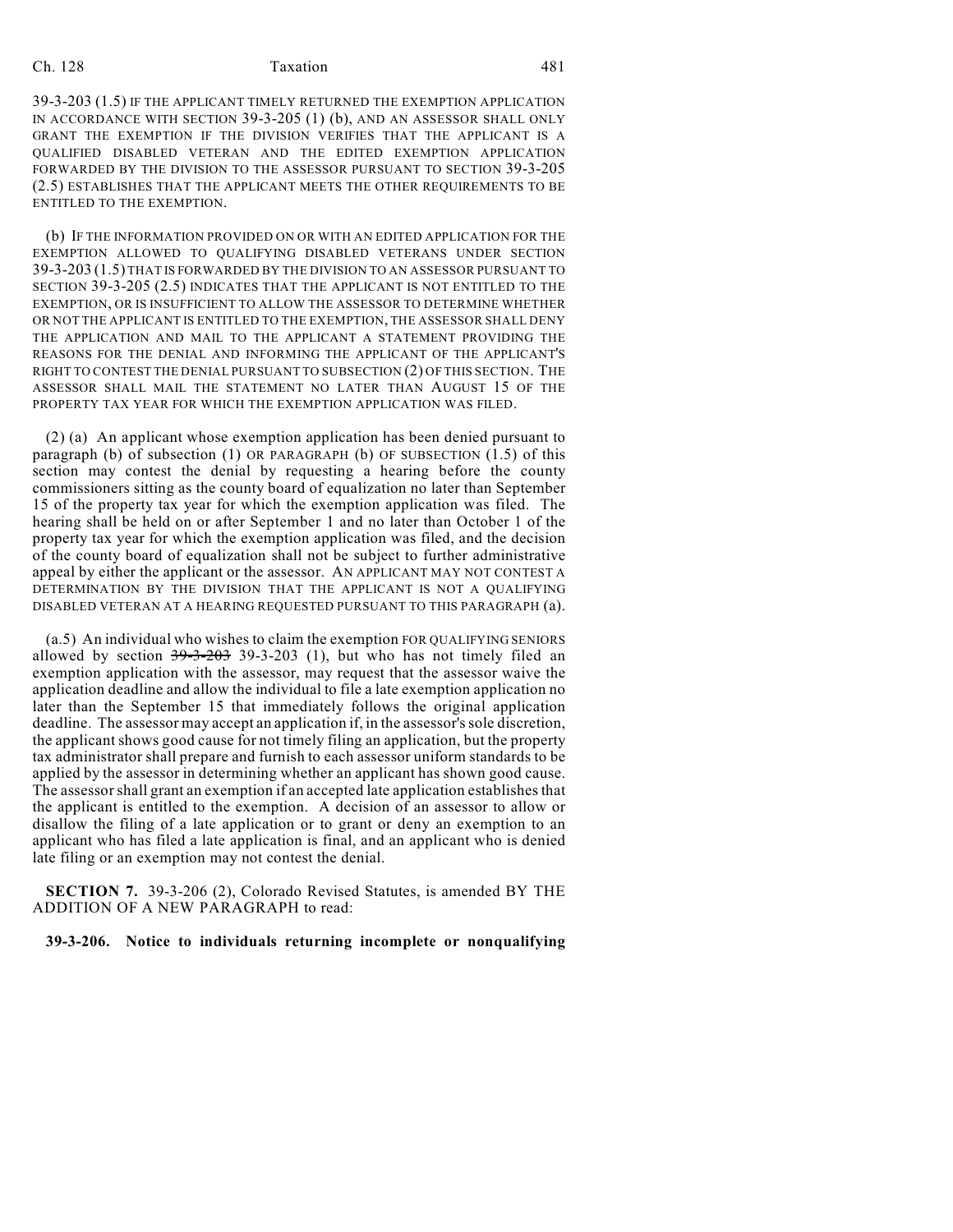**exemption applications - denial of exemption - administrative remedies.** (2) (a.7) AN INDIVIDUAL WHO WISHES TO CLAIM THE EXEMPTION FOR QUALIFYING DISABLED VETERANS ALLOWED BY SECTION 39-3-203 (1.5), BUT WHO HAS NOT TIMELY FILED AN EXEMPTION APPLICATION WITH THE DIVISION, MAY REQUEST THAT THE DIVISION WAIVE THE APPLICATION DEADLINE AND ALLOW THE INDIVIDUAL TO FILE A LATE EXEMPTION APPLICATION NO LATER THAN THE SEPTEMBER 1 THAT IMMEDIATELY FOLLOWS THE ORIGINAL APPLICATION DEADLINE. THE DIVISION MAY ACCEPT AN APPLICATION IF, IN THE DIVISION'S SOLE DISCRETION, THE APPLICANT SHOWS GOOD CAUSE FOR NOT TIMELY FILING AN APPLICATION. IF THE DIVISION ACCEPTS A LATE APPLICATION, IT SHALL DETERMINE WHETHER THE APPLICANT IS A QUALIFYING DISABLED VETERAN AND SHALL MAIL NOTICE OF ITS DETERMINATION TO THE APPLICANT NO LATER THAN THE SEPTEMBER 25 THAT IMMEDIATELY FOLLOWS THE LATE APPLICATION DEADLINE. IF THE DIVISION DETERMINES THAT A VETERAN IS A QUALIFYING DISABLED VETERAN, IT SHALL MAIL A COPY OF THE NOTICE OF ITS DETERMINATION TO THE ASSESSOR FOR THE COUNTY IN WHICH THE PROPERTY FOR WHICH THE APPLICANT HAS CLAIMED THE EXEMPTION IS LOCATED AND SHALL INCLUDE WITH THE NOTICE A COPY OF THE APPLICANT'S EXEMPTION APPLICATION THAT THE DIVISION HAS EDITED BY REMOVING THE FIRST FIVE DIGITS OF THE SOCIAL SECURITY NUMBERS OF THE APPLICANT AND OF EVERY OTHER INDIVIDUAL WHO OCCUPIES AS HIS OR HER PRIMARY RESIDENCE THE RESIDENTIAL REAL PROPERTY FOR WHICH THE APPLICANT HAS CLAIMED THE EXEMPTION. THE ASSESSOR SHALL GRANT AN EXEMPTION IF THE NOTICE AND EDITED APPLICATION FORWARDED BY THE DIVISION TO THE ASSESSOR ESTABLISH THAT THE APPLICANT IS ENTITLED TO THE EXEMPTION. A DECISION OF THE DIVISION TO ALLOW OR DISALLOW THE FILING OF A LATE APPLICATION OR OF AN ASSESSOR TO GRANT OR DENY AN EXEMPTION TO AN APPLICANT WHO HAS FILED A LATE APPLICATION IS FINAL, AND AN APPLICANT WHO IS DENIED LATE FILING OR AN EXEMPTION MAY NOT CONTEST THE DENIAL.

**SECTION 8.** 39-3-207 (1), Colorado Revised Statutes, is amended BY THE ADDITION OF A NEW PARAGRAPH to read:

**39-3-207. Reporting of exemptions - reimbursement to local governmental entities.** (1) No later than October 10, 2002, and no later than each October 10 thereafter, each assessor shall forward to the administrator a report on the exemptions allowed in his or her county for the current property tax year. The report shall include:

(c) FOR REPORTS ISSUED FOR THE 2007 PROPERTY TAX YEAR AND FOR EACH SUBSEQUENT PROPERTY TAX YEAR, SEPARATE IDENTIFICATION, IN SUCH FORM AS THE ADMINISTRATOR MAY REQUIRE, OF THE UNITS OF RESIDENTIAL REAL PROPERTY WITHIN THE COUNTY EXEMPTED FROM TAXATION UNDER SECTION 39-3-203 (1.5) AND OF THE TOTAL AMOUNT OF ACTUAL VALUE OF THE PROPERTY SO EXEMPTED.

**SECTION 9.** 39-3-207 (3) (b) (III), Colorado Revised Statutes, is amended, and the said 39-3-207 (3) is further amended BY THE ADDITION OF A NEW PARAGRAPH, to read:

**39-3-207. Reporting of exemptions - reimbursement to local governmental entities.** (3) No later than April 1, 2003, and no later than each April 1 thereafter, to enable the state treasurer to issue a reimbursement warrant to each treasurer in